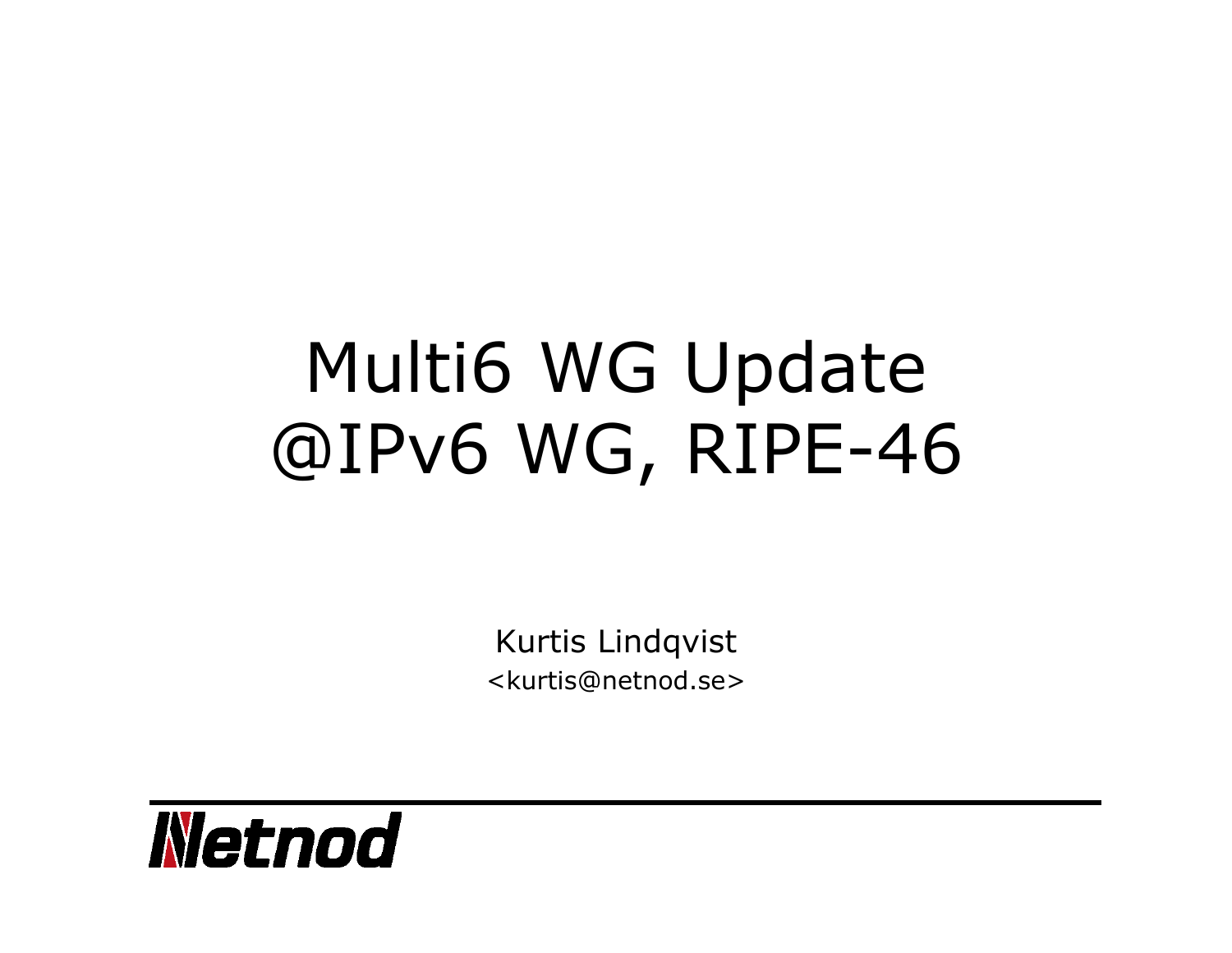### So…

- …the Multi6 WG actually met in Vienna!
	- –And was very popular
- $\bullet$ 13 drafts presented
- $\bullet$ Very different paths

Netnod

- Intention was not make a decision on any given path
	- –- More to try and catch up

© 2003 - Netnod AB http://www.netnod.se/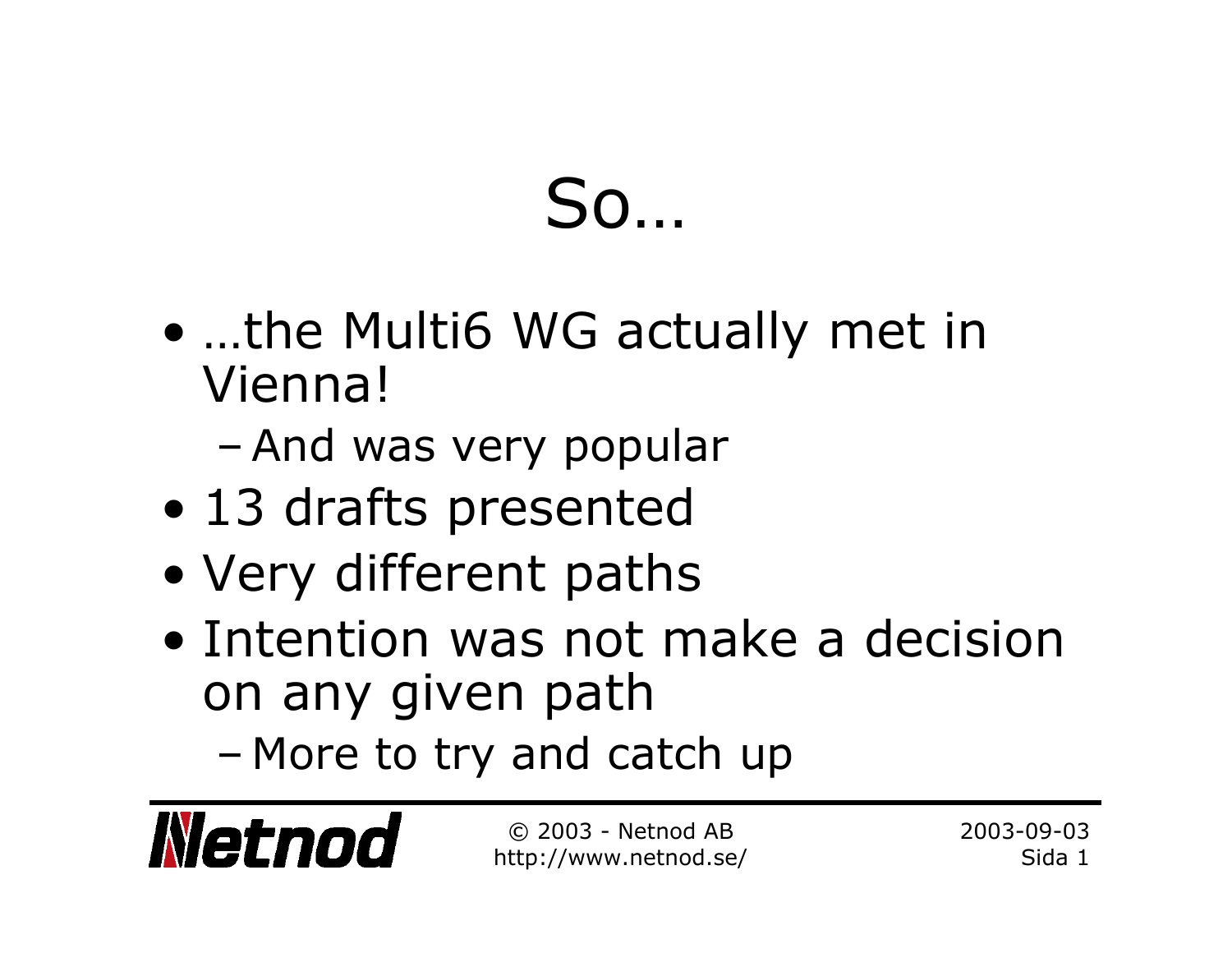# Outcome

- Before the meeting a design team under Tony Li was formed
	- –- Presented three paths, Tunnel, Small, Big
	- All based on some form of id/loc separation
- In Vienna another design team was formed under Christian Huitema
- Reason being disagreement on where/how id/loc separation should happen



© 2003 - Netnod AB http://www.netnod.se/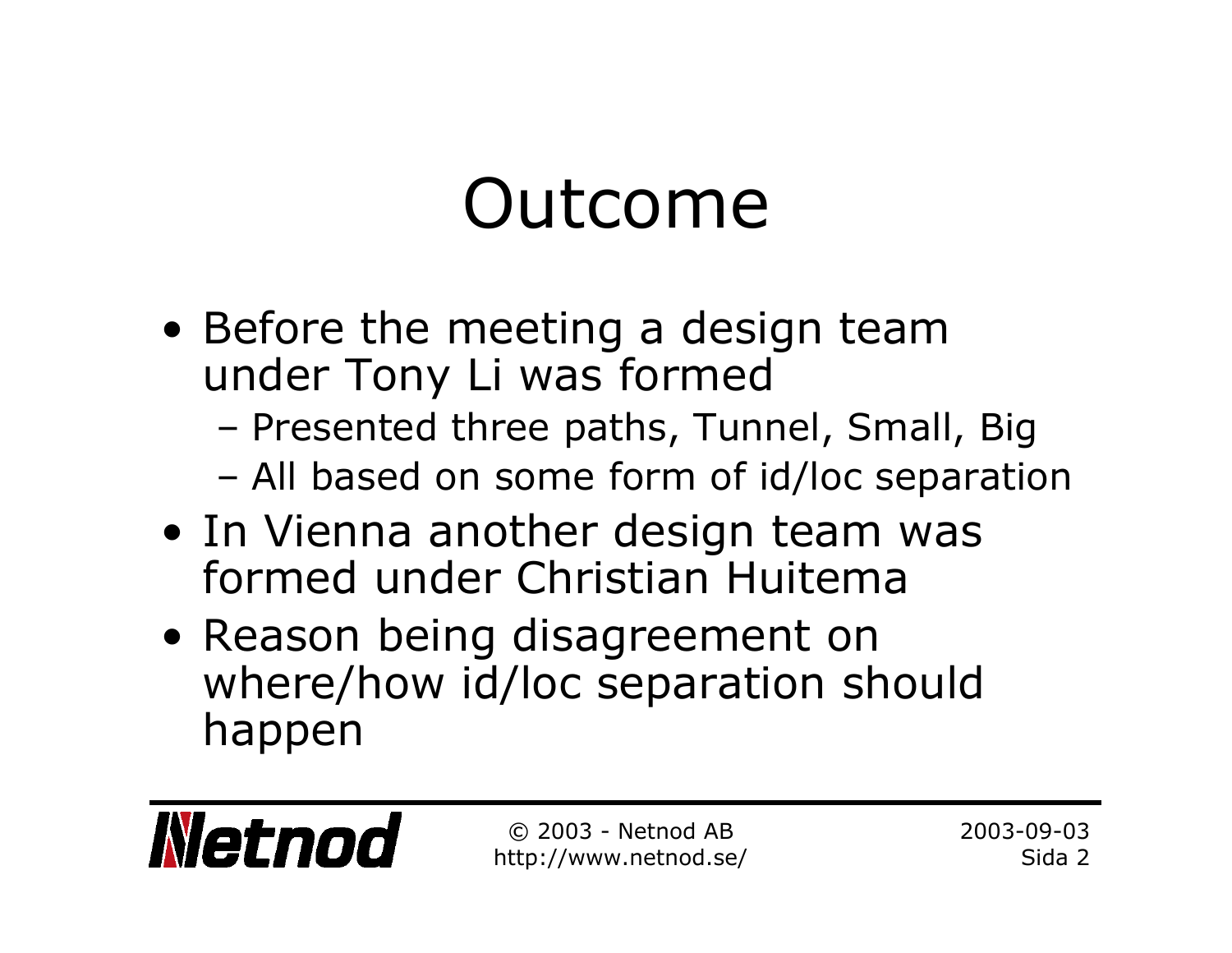# Outcome2

- $\bullet$ • Address portability; ID/LOC separation; Routingtable bloat etc are all popular sports….
- IAB Open session in Vienna
	- –- IAB will present a report

*Netnod* 

- $\bullet$ • Site-local / scoped addresses in IPv6-WG
- Session layer on the IETF list

© 2003 - Netnod AB http://www.netnod.se/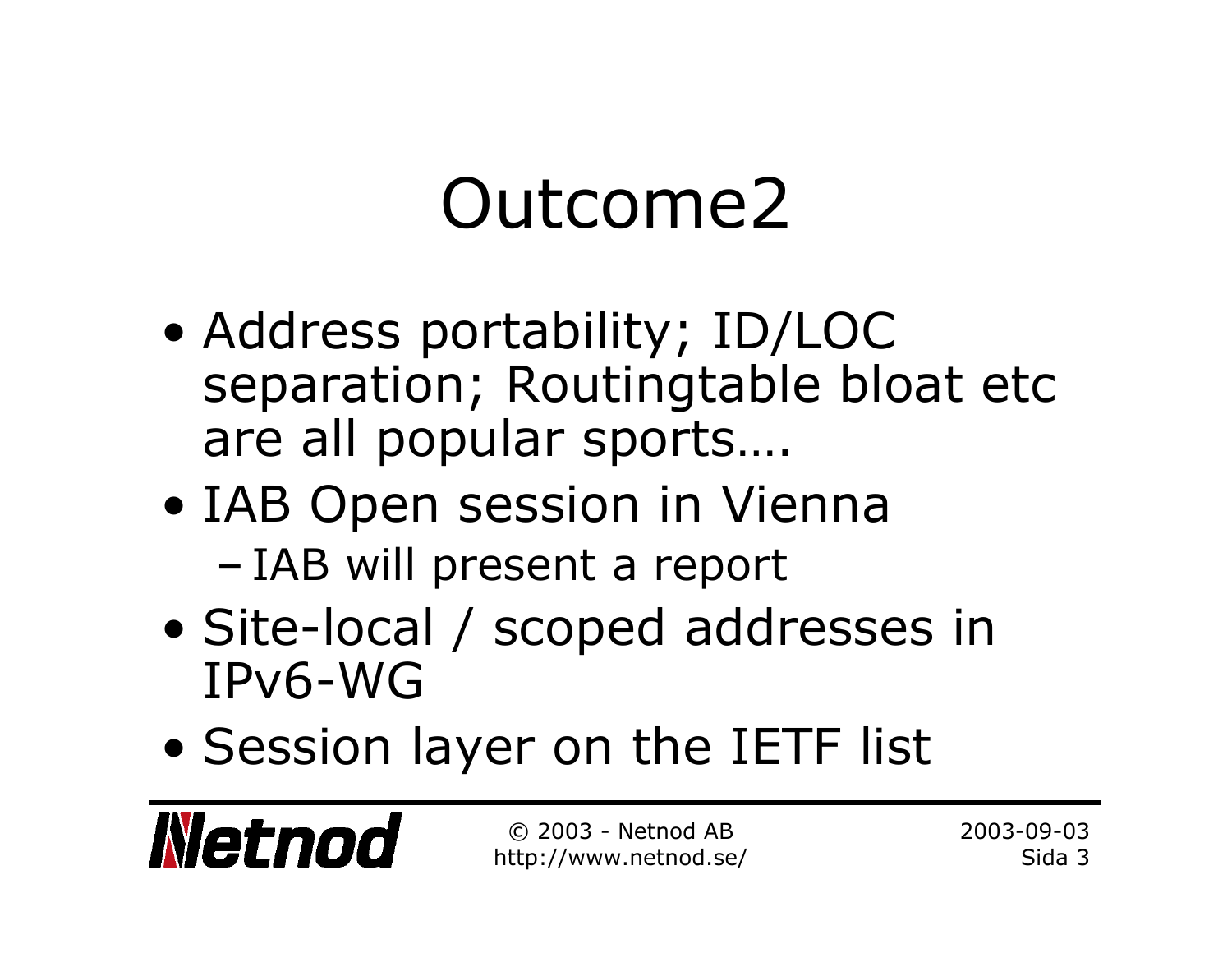## Next steps

- From where I sit, it looks like we are going to id/loc
- $\bullet$  Question is where, how and when…
- •• In Minneapolis the two designteams are scheduled to present



© 2003 - Netnod AB http://www.netnod.se/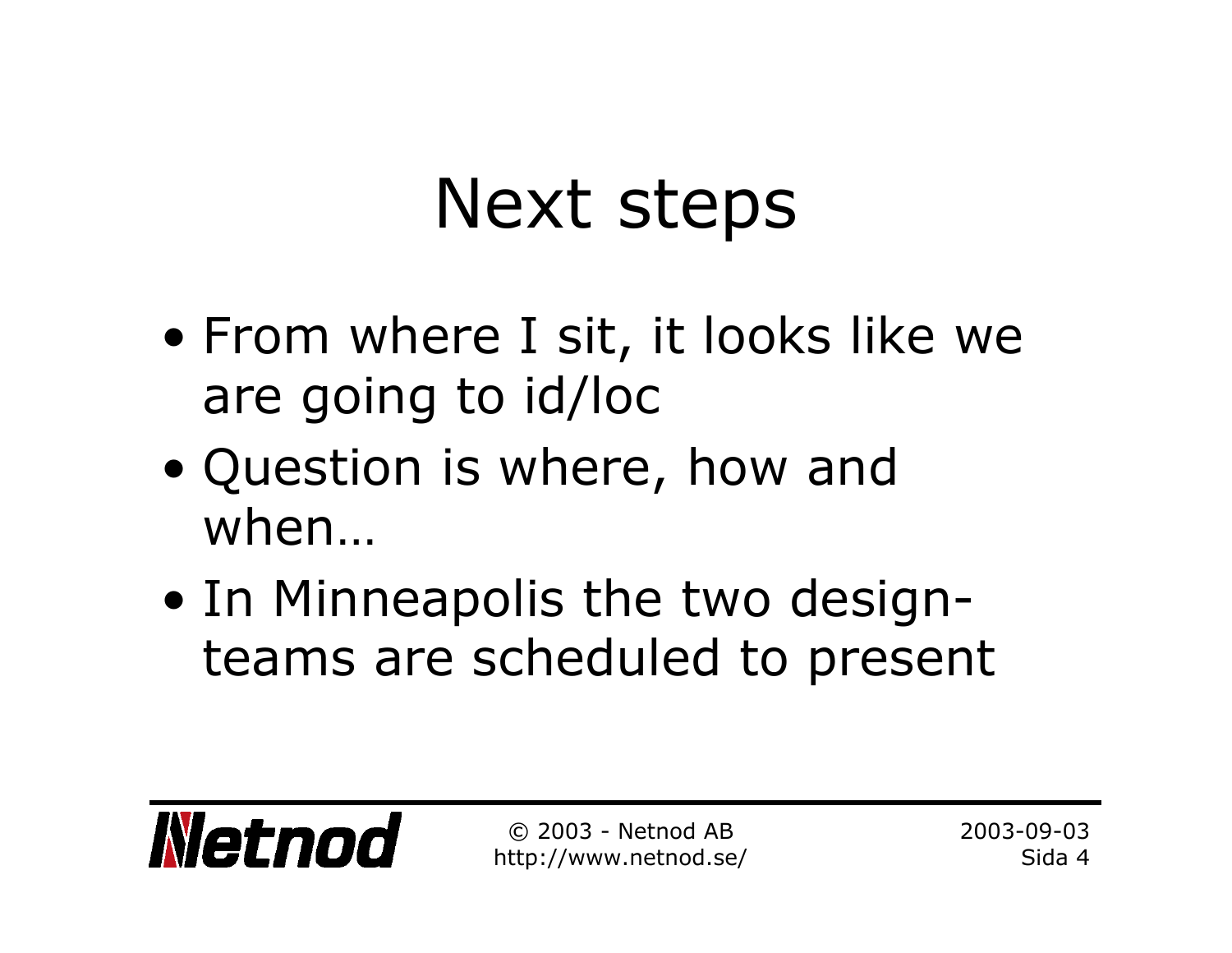# The big thing!

- How do we chose?
- Multi6 WG decision
- IESG?

**Netnod** 

- IAB?
- IETF Plenary?
- All of the above?
- To be continued….

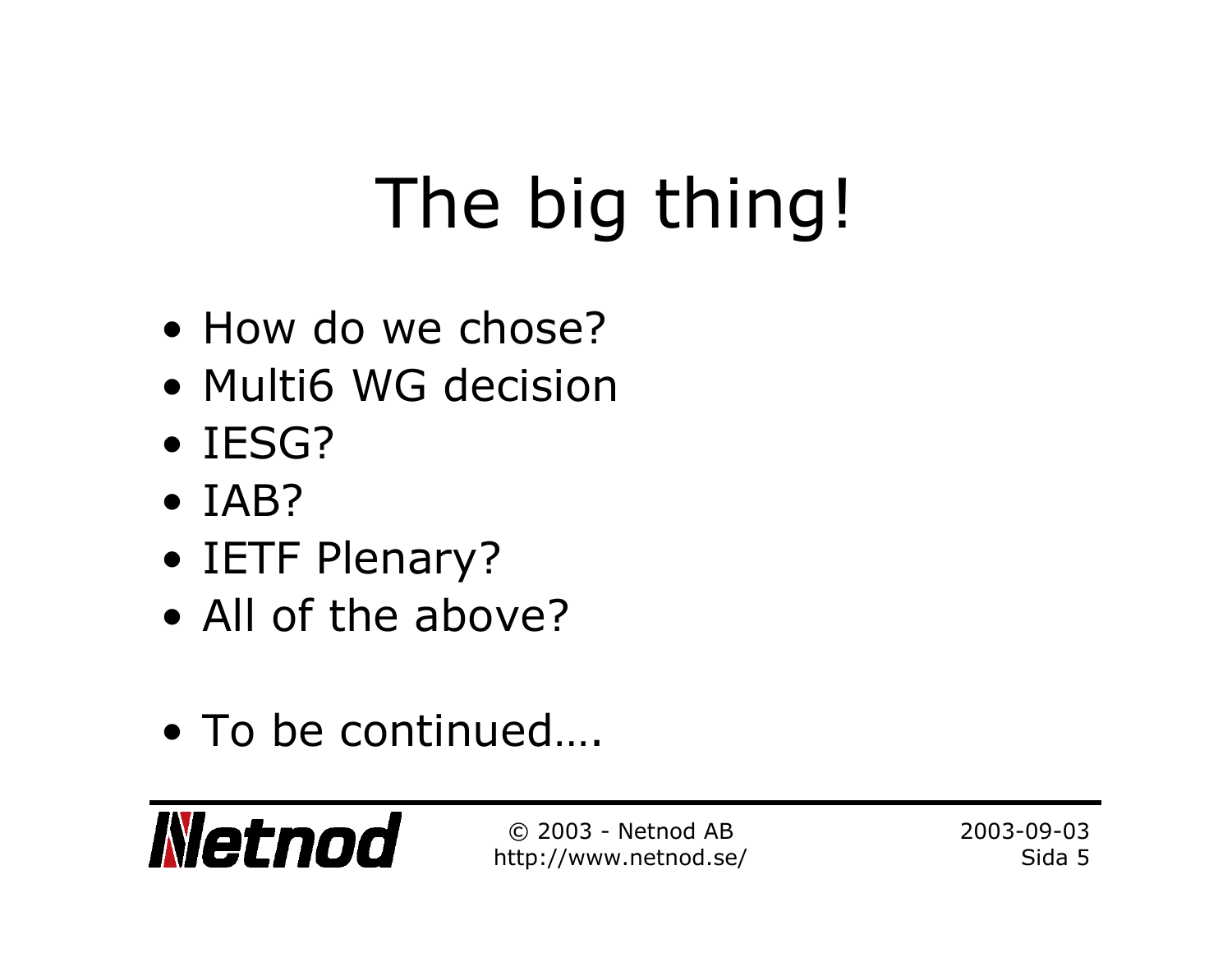### http://ops.ietf.org/multi6



© 2003 - Netnod AB http://www.netnod.se/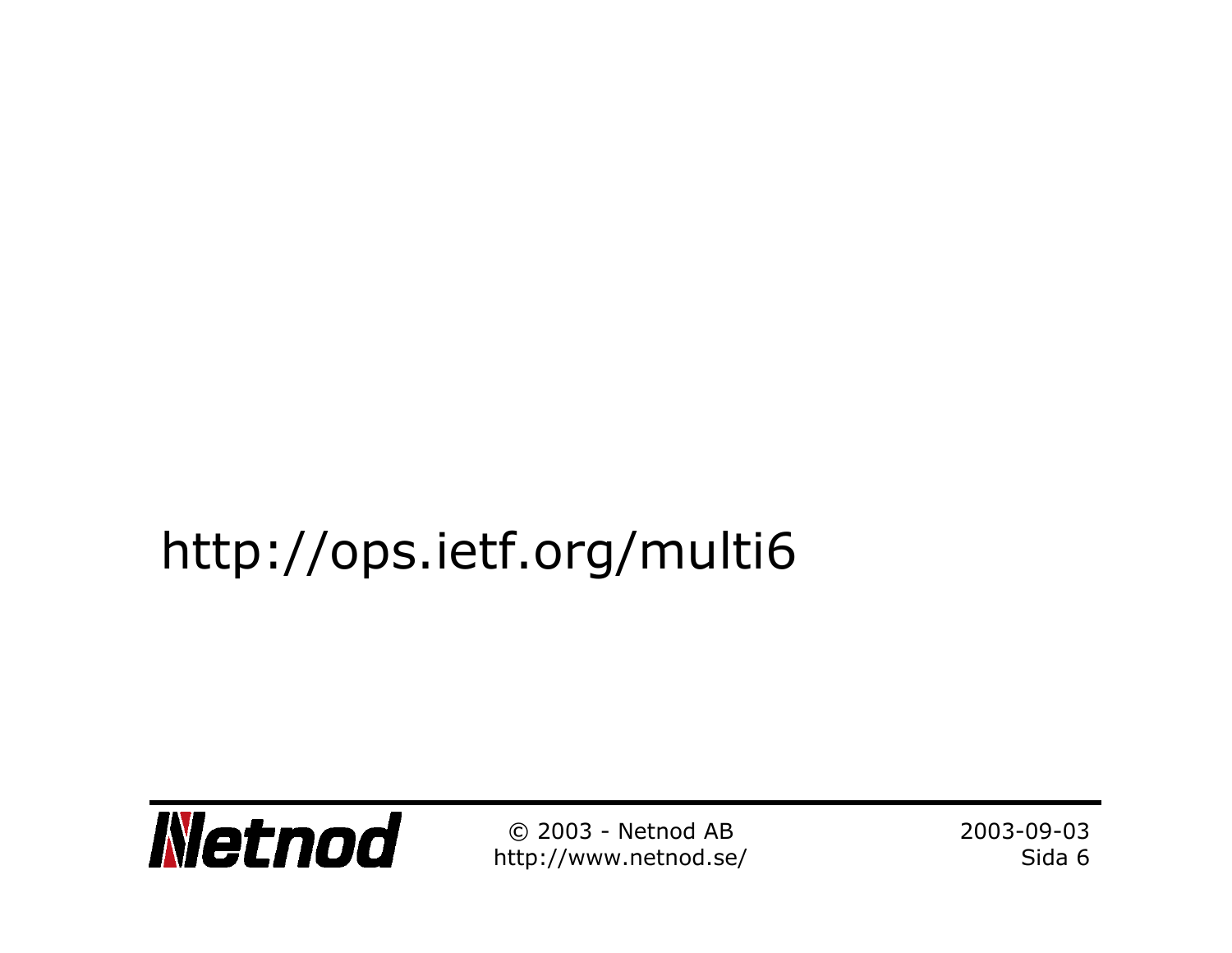# ?



© 2003 - Netnod AB http://www.netnod.se/